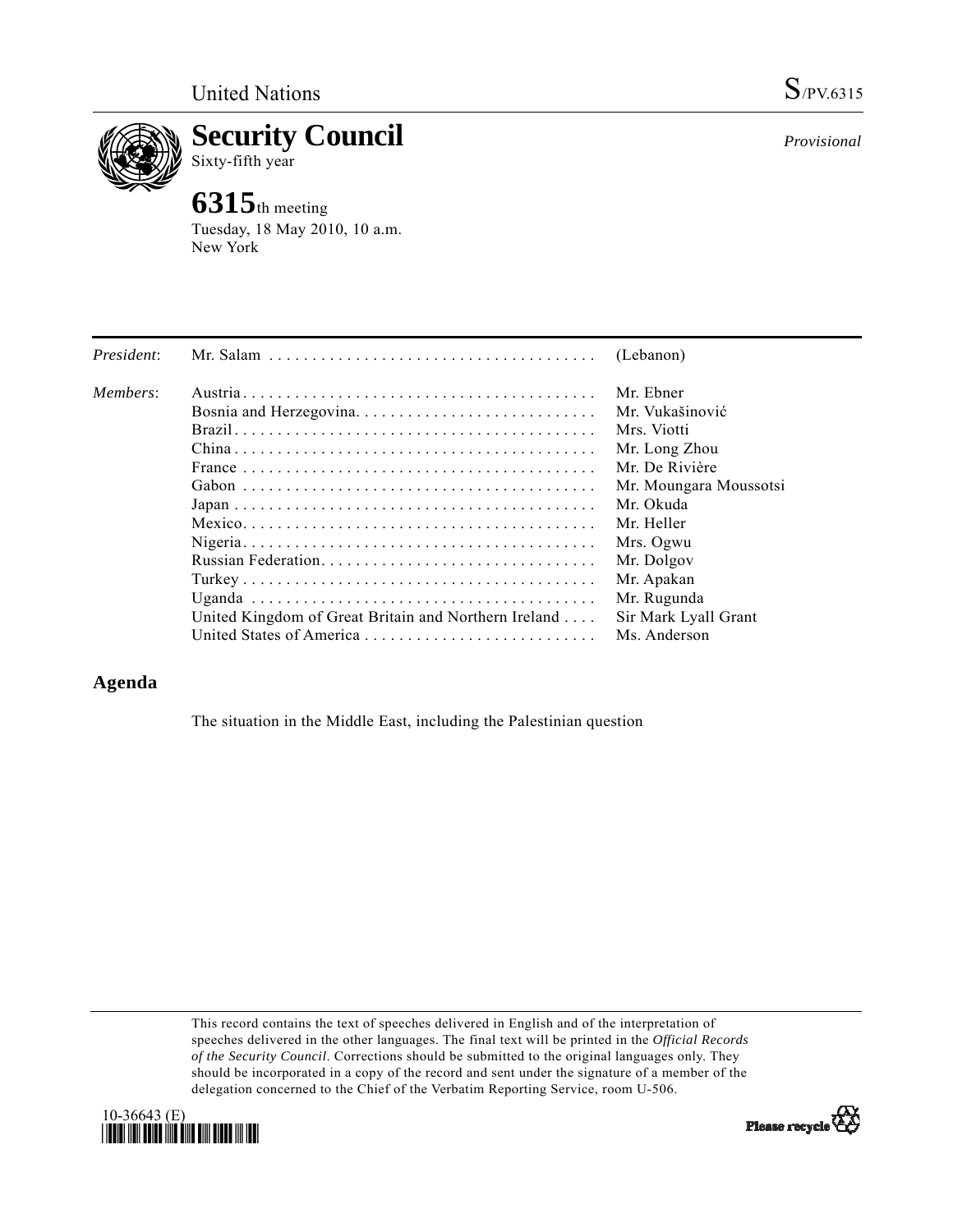*The meeting was called to order at 10.15 a.m.* 

## **Adoption of the agenda**

*The agenda was adopted.* 

## **The situation in the Middle East, including the Palestinian question**

**The President** (*spoke in Arabic*): In accordance with the understanding reached in the Council's prior consultations, I shall take it that the Security Council agrees to extend an invitation under rule 39 of its provisional rules of procedure to Mr. Robert Serry, Special Coordinator for the Middle East Peace Process and Personal Representative of the Secretary-General.

It is so decided.

 I invite Mr. Serry to take a seat at the Council table.

 The Security Council will now begin its consideration of the item on its agenda. The Council is meeting in accordance with the understanding reached in its prior consultations.

 At this meeting, the Security Council will hear a briefing by Mr. Robert Serry, to whom I give the floor.

**Mr. Serry**: At the outset, let me congratulate you, Sir, on Lebanon's presidency of the Security Council.

 Since the Council last met on this item, Israeli-Palestinian proximity talks, mediated by the United States, have officially commenced. The Secretary-General has been actively supporting the resumption of proximity talks, and the Quartet welcomed that development on 11 May.

 We commend President Abbas's continued commitment to the two-State solution and his readiness to participate in talks. We welcome the support provided by the Arab League ministers' meeting in Cairo on 1 May and from the Executive Committee of the Palestine Liberation Organization (PLO) on 8 May. We also commend Prime Minister Netanyahu's adherence to the policy he laid out last year committing his Government to a negotiated two-State solution. The leaders have displayed political courage in entering those negotiations. That courage will now be tested anew at the negotiating table, initially in proximity format, with a view to transitioning to direct talks as soon as possible.

 Both parties have made specific commitments and received certain assurances, which have enabled proximity talks to begin. Some of these remain confidential. These commitments must be respected, as must obligations under the Road Map and international law. We welcome United States President Obama's reaffirmation that both parties would be held accountable for actions that undermine trust during the talks.

 United States Envoy George Mitchell is currently in the region for a second round of proximity talks, following the first round in early May. We commend the United States on its readiness to play an active role in the process. Quartet members remain in close touch regarding the ongoing talks. While the issues are complex and sensitive, the goal of the effort under way is clear, as stated by the Quartet on 19 March in Moscow: the resolution of all core issues, an end to the 1967 occupation, and two States living side by side in peace and security.

 With the start of the proximity talks, it is vital that positive actions be taken on the ground to build confidence in both Gaza and the West Bank, including in East Jerusalem. I turn first to Gaza, where the Secretary-General has repeatedly called for a different and more positive strategy. The United Nations is seeking to be a catalyst for such an approach on the ground, within the framework of Security Council resolution 1860 (2009).

 We continue to condemn acts of indiscriminate or excessive violence and to urge calm. Militants fired 12 indiscriminate rockets towards Israel, causing no injuries. The Israel Defense Forces (IDF) conducted 19 incursions and eight air strikes during the reporting period, injuring nine Palestinians and killing three. Seven Palestinians were killed and 13 injured in tunnel incidents under the border with Egypt.

 We continue to urge Palestinian unity on the basis of PLO principles. Despite recent efforts by independent Palestinian figures promoting reconciliation, Hamas continues to refuse the unity proposal that was mediated by Egypt and accepted by other Palestinian factions.

 We call for access to, and the release of, Israeli Corporal Gilad Shalit, who has been held in captivity for 47 months without third-party access. The resolution of this issue, and with it the release of a significant number of Palestinian prisoners, would be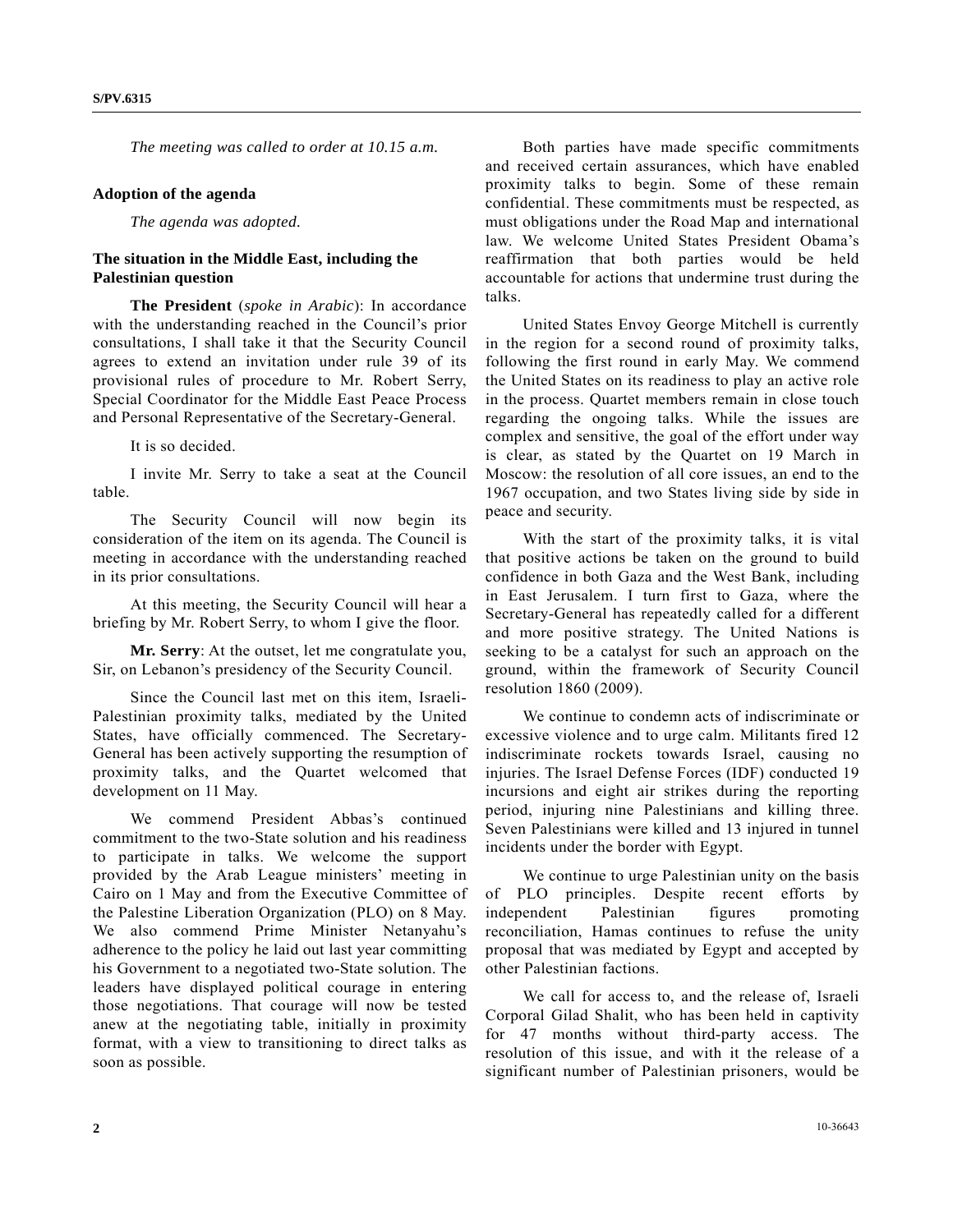in the overwhelming interest of both Israel and the people of Gaza.

 Above all, we stress the scale of the unmet needs of Gaza's civilian population after nearly three years of closure and the heavy damage of Operation Cast Lead, and we urge an end to the Israeli closure of the Strip. While the Israeli Government continues its existing policy, I welcome initial steps that have been taken to ease the impact of Israel's closure.

 The package agreed between the Government of Israel and the Secretary-General in March is being implemented. The Tel el-Sultan water treatment project will be completed by the end of this month. Construction material began entering Gaza yesterday to begin the completion of 151 housing units at Khan Younis within 16 weeks. I received confirmation this morning that the essential wastewater treatment facility and pipeline at Khan Younis is now also fully approved.

 Two thousand four hundred and sixty-nine truckloads entered Gaza between 11 April and 8 May. That represents a modest increase over the previous period, and there was a wider variety of items allowed in. The entry of wood, aluminium and, in particular, glass into Gaza on the private market has enabled a range of minor repairs. However, import levels are still only about one quarter of pre-June 2007 levels.

 This can only be a beginning. Much more is needed. The United Nations, in close cooperation with the Palestinian Authority, is seeking larger and more strategic interventions to address needs in Gaza. These efforts enjoy strong support from Quartet and regional partners. We are in active dialogue with the Israeli authorities in pursuit of that objective. Defence Minister Barak confirmed to me last week that Israel will further engage the United Nations on the way ahead. I believe we must move forward with urgency on several fronts.

 First, major water and sanitation interventions cannot wait. The aquifer underlying Gaza is collapsing and is expected to be completely unusable within two years. The salinity of water available is reducing agricultural productivity, while raw sewage continues to flow at alarming levels into the sea — as bad for Gaza's neighbours as it is unacceptable for Gaza itself. The United Nations has already presented a full programme of the work required in this sector. In partnership with the independent water authority in

 Secondly, the United Nations Relief and Works Agency for Palestine Refugees in the Near East (UNRWA) needs to build 100 schools in Gaza, starting with at least 15 straight away. The student population in UNRWA schools will have increased by 15,000 above the classroom capacity since the imposition of the closure in June 2007. Without new schools, UNRWA cannot meet a rapidly expanding demand for quality education for the next generation of Gazans.

 Thirdly, there are key construction needs in the health sector, along with needs for additional equipment. The Gaza power plant also requires a major servicing and the routine supply of spare parts to ensure continuous operation and a corresponding reduction in electricity cuts across the Strip. The first step in this regard will be to ensure that all material required for this servicing enters Gaza in the days ahead.

 Fourthly, a significant increase in both the quantity and range of commercial traffic through legitimate crossings is required to restore market conditions. At present, the flourishing illegitimate tunnel trade permits smugglers and militants to control commerce. By contrast, international agencies and local contractors who wish to procure goods entering through legitimate crossings too often stand idle due to the Israeli closure. Yet, as we have seen with the recent imports of glass, restoring functioning market conditions is the way to meet needs, lower prices, combat smuggling and empower legitimate business activity.

 I wish to note that Egypt opened Rafah crossing on 13 May for six days to enable the movement of persons on humanitarian grounds. I also note that Egypt continues its important efforts to combat weapons smuggling, including by installing metal sheeting along its border with Gaza. This only redoubles the importance of goods being able to enter Gaza through the legitimate crossing points.

 Within the Gaza Strip, we condemn the extrajudicial execution by Hamas of two Palestinian prisoners on 15 April and a further three executions carried out today without presidential authority. We call on Hamas not to carry out any further executions. Hamas demolished approximately 20 homes two days ago in Rafah, which it alleges were built illegally.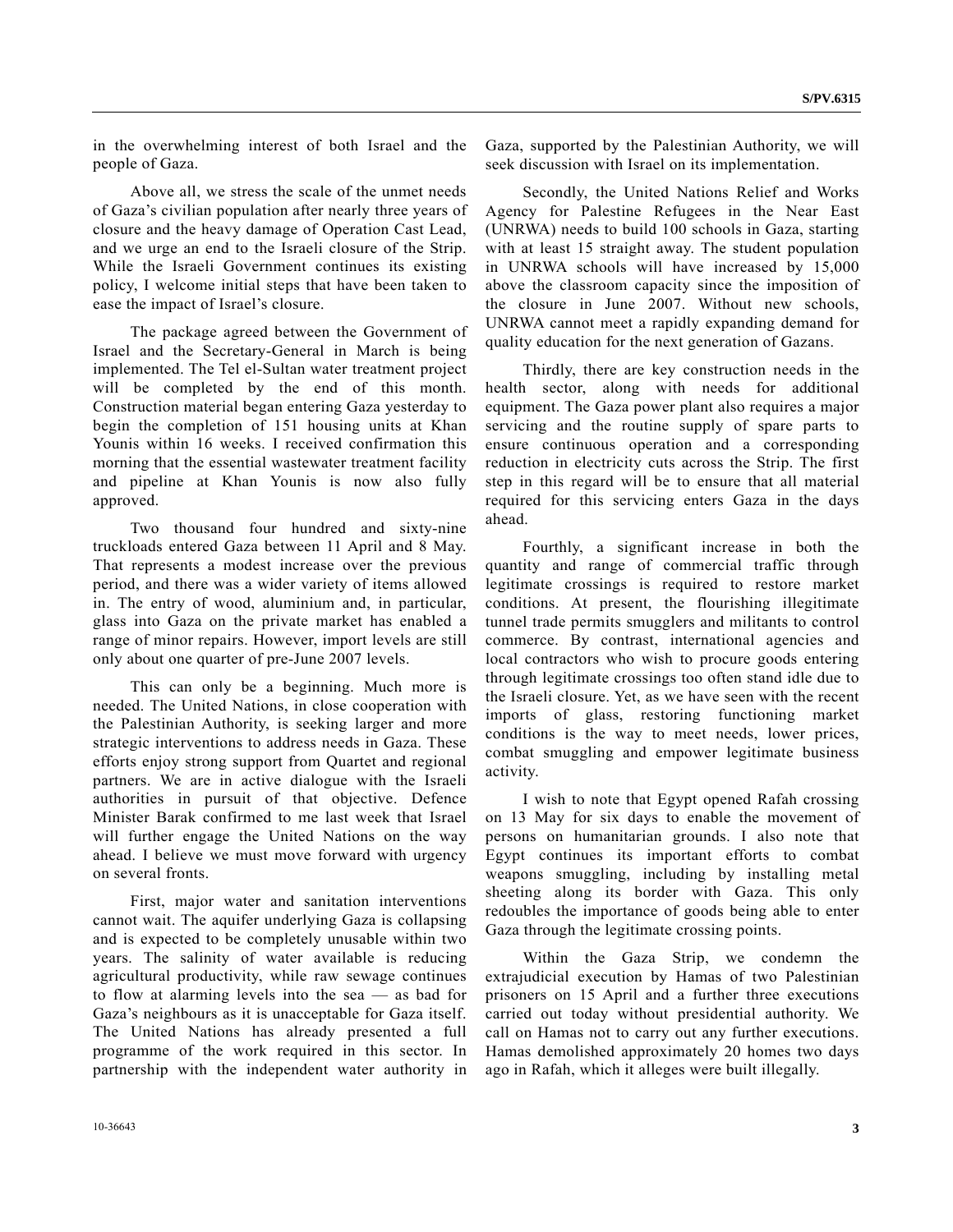We are closely following developments on the ground in East Jerusalem. No demolition orders against Palestinian homes were implemented during the reporting period, despite official statements threatening further demolitions. No new settlements have been approved or tendered in East Jerusalem. Israel has also publicly stated that there will be no construction in the Ramat Shlomo settlement for two years. However, the Government continues to state its intention to build settlements in Jerusalem, and there is ongoing settlement activity. Construction in existing Palestinian neighbourhoods in East Jerusalem — such as the start of work on 14 settler housing units within the Ras el-Amud neighbourhood — is particularly provocative. Marches by right-wing Israelis into East Jerusalem have also caused tensions, as have settler provocations and clashes in Sheikh Jarrah and Silwan. Palestinian institutions in East Jerusalem remain closed. I urge Israel to implement its Road Map obligations and respect international law in East Jerusalem. I stress the utmost importance of all parties showing restraint and responsibility in words and actions regarding Jerusalem.

 In the remainder of the West Bank, no new tenders were issued or approvals given for construction of settler units during the reporting period, reflecting Israel's settlement restraint policy. Construction is ongoing due to approvals given prior to the restraint, or due to violations of the restraint policy by settlers. The Israeli Government is taking certain steps to address violations. The restraint is a step beyond previous Israeli positions and has not come without domestic challenges. We strongly urge that it be extended beyond September and expanded to cover all settlement activity, including in East Jerusalem, and that action be taken in accordance with the Road Map to dismantle outposts erected since March 2001.

 Both parties have responsibilities to act to maintain a secure environment, and security cooperation between Israel and the Palestinian Authority continues to be an important enabler of improvements in the West Bank. However, there are also worrying trends, in particular a rise in settler violence. Two mosques were vandalized, one in an arson attack by unidentified assailants on 4 May in a village between Nablus and Ramallah. The Israeli authorities condemned these incidents and ordered investigations, but no one has yet been held accountable. Following stone-throwing at Israeli vehicles on 13 May, a 15-year-old Palestinian boy was

shot and killed by unknown assailants believed to be Israelis — an incident that must be fully investigated. I strongly urge Israel to do more to combat violence by settler extremists.

By contrast, Israeli forces conducted significantly increased number of incursions from the previous period, arresting 286 Palestinians and injuring 96 others. A militant was killed in an IDF operation on 26 April. Weekly demonstrations against the barrier continued, with Israeli security forces using live rounds, rubber-coated bullets and tear gas to disperse demonstrators. Following recent amendments to a 1969 Israeli military order that originally authorized the deportation of infiltrators from countries hostile to Israel, there are continuing concerns regarding the number of Palestinians who may be affected by the broad and unspecific terms of the order. The United Nations is closely monitoring its impact and continuing to seek clarifications.

 The Palestinian Authority should also continue and intensify its ongoing security efforts, in accordance with the Road Map. On 25 April, Palestinian security forces seized hundreds of kilograms of explosives, ammunition and weapons from a number of Hamas arms caches in Nablus, and arrested some 35 individuals. President Abbas has also recommitted to combating any incidents of incitement.

 Looking ahead, and building on earlier steps, reduced Israeli incursions and the further removal of obstacles to movement — which currently stand at 505 — would be very positive. It is equally important that certain security and development steps by the Palestinian Authority are now permitted in Area C. The United Nations also awaits an Israeli response to a \$5-million plan to address some of the most basic humanitarian needs in education, shelter and water and sanitation in Area C.

 Let me also draw the Council's attention to certain funding concerns. Despite the Ad Hoc Liaison Committee's call on donors, only \$380 million have so far been provided to the Palestinian Authority out of the \$1.24 billion required for 2010. I urge increased support for the Palestinian Authority budget. Private sector growth is critical to sustainable economic growth, and in this regard I note that the second Palestine Investment Conference will take place on 2 and 3 June to facilitate and mobilize investment in Palestinian businesses, including in the tourism sector.